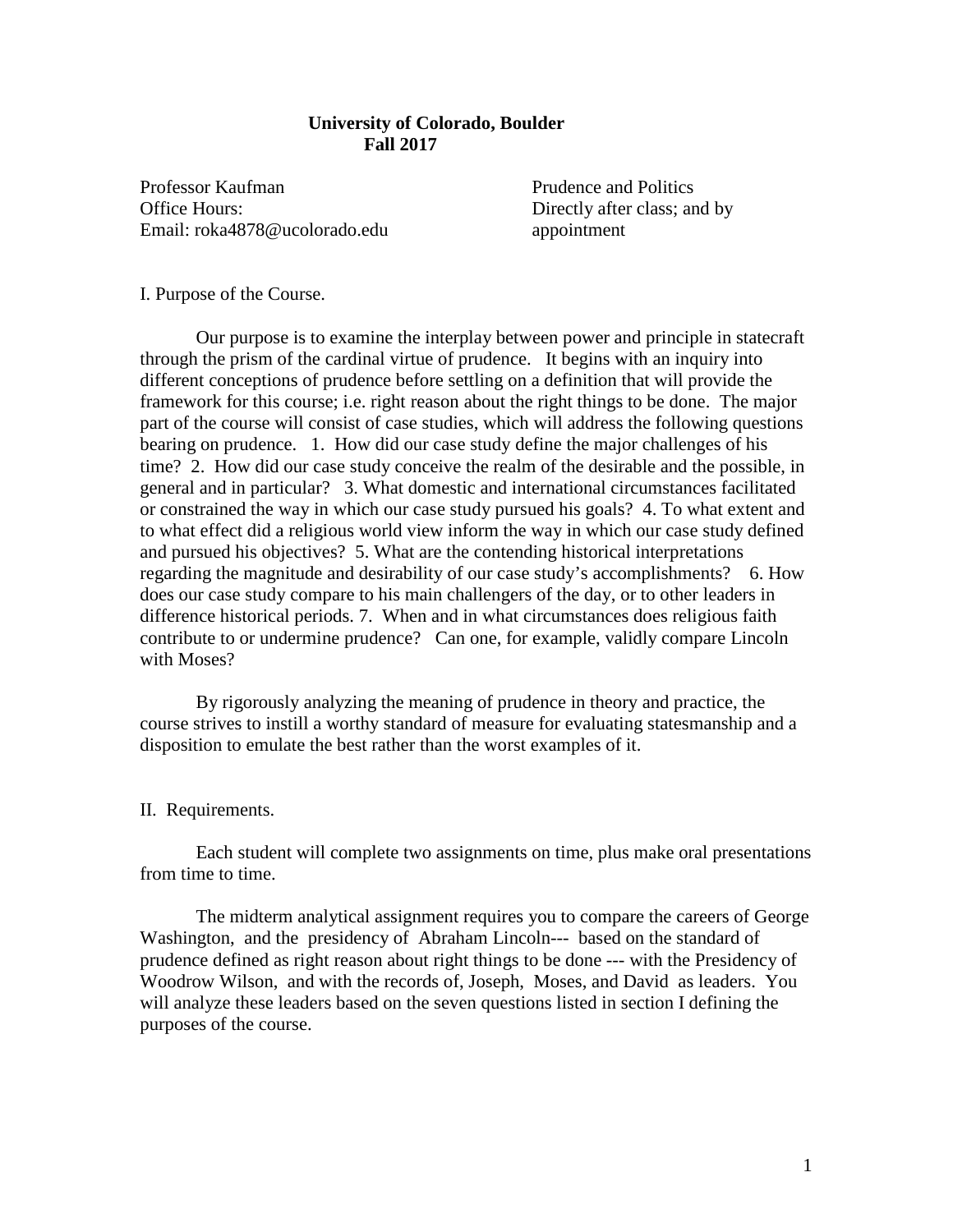The final assignment is due the day of your scheduled final exam, no exceptions: For the final, you are to analyze the career, accomplishments, and debates about five of the following: Obama, Reagan, Nixon, Churchill , de Gaulle, Adenauer, Yoshida, MacArthur, Martin Luther King, Thatcher,and, and Pope John Paul II, based on the seven questions listed in Section I above.

III. Books

H.W. Brand. Woodrow Wilson. Richard Brookheiser, Founding Father. Elizabeth Drew, *Nixon*. Derek Chollet. *The Long Game.* Marshall Frady. *Martin Luther King.* Paul Johnson, *Churchill.* .Robert G. Kaufman. *Dangerous Doctrine* Thomas Krannawitter. *Vindicating Lincoln*. John O'Sullivan. *The President, the Pope, and the Prime Minister.* Richard Nixon. *Leaders.* 

IV.. Class Schedule.

A. On Prudence and Statecraft.

Readings: St. Thomas Aquinas, "On Prudence," (online); Machiavelli, (handout).

B. Joseph, Moses, and David as Political Leaders.

Readings: Genesis, Chapters 37-50; Exodus, Numbers, and Deuteronomy (read narrative; skip laws and rituals); 1 and 2 Samuel. (online).

C. George Washington.

Readings: Brookheiser, Founding Father.

D. Lincoln --- savior of or menace to the Union?

Readings: Krannawitter, Vindicating Lincoln.

E. Woodrow Wilson --- triumph or tragedy?

Readings: Brand, Wilson.